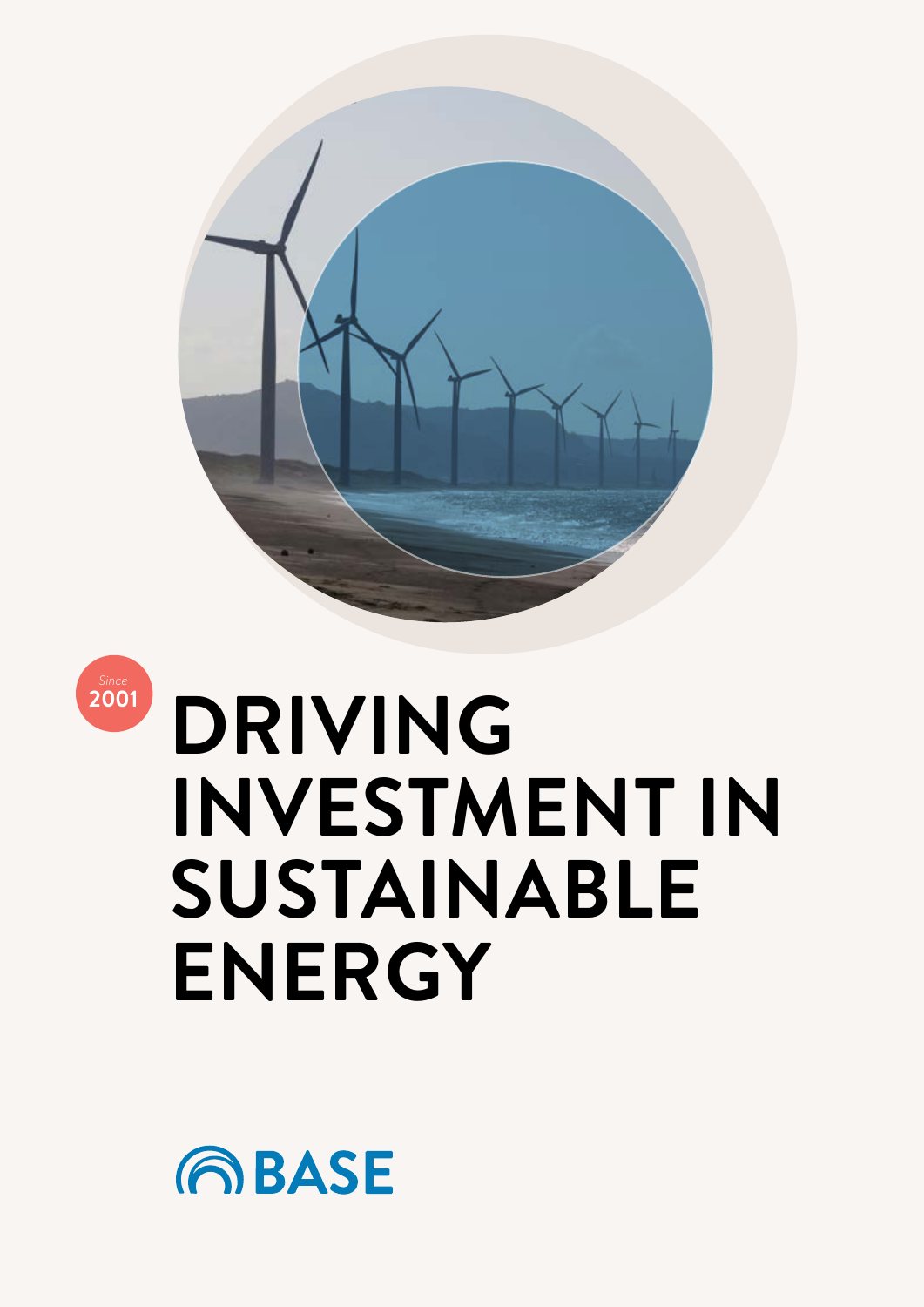

ABOUT BASE

# **SMART SOLUTIONS**

*Business models and financing for sustainable energy*

BASE believes that smart business models and financing are crucial to making sustainable energy<sup>1</sup> competitive against conventional technologies and attractive for investors. We believe that most markets present viable sustainable energy business opportunities, which can be developed and scaled by responding to the market needs and conditions.

We develop innovative ideas and tailored market-driven solutions for public and private organisations to drive investment in sustainable energy and meet the challenge of climate change. With a strong global network of expert professionals and specialist organisations, we deliver effective solutions to each project.

BASE was established in 2001 as the Basel Agency for Sustainable Energy. We are a Swiss foundation and Collaborating Centre of the United Nations Environment Programme. We have been an initiator of sustainability and investment organisations including The Gold Standard, Global Infrastructure Basel, greenTEK ventures, SEFI and the SEF Alliance.

<sup>1</sup> sustainable energy = renewable energy + energy efficiency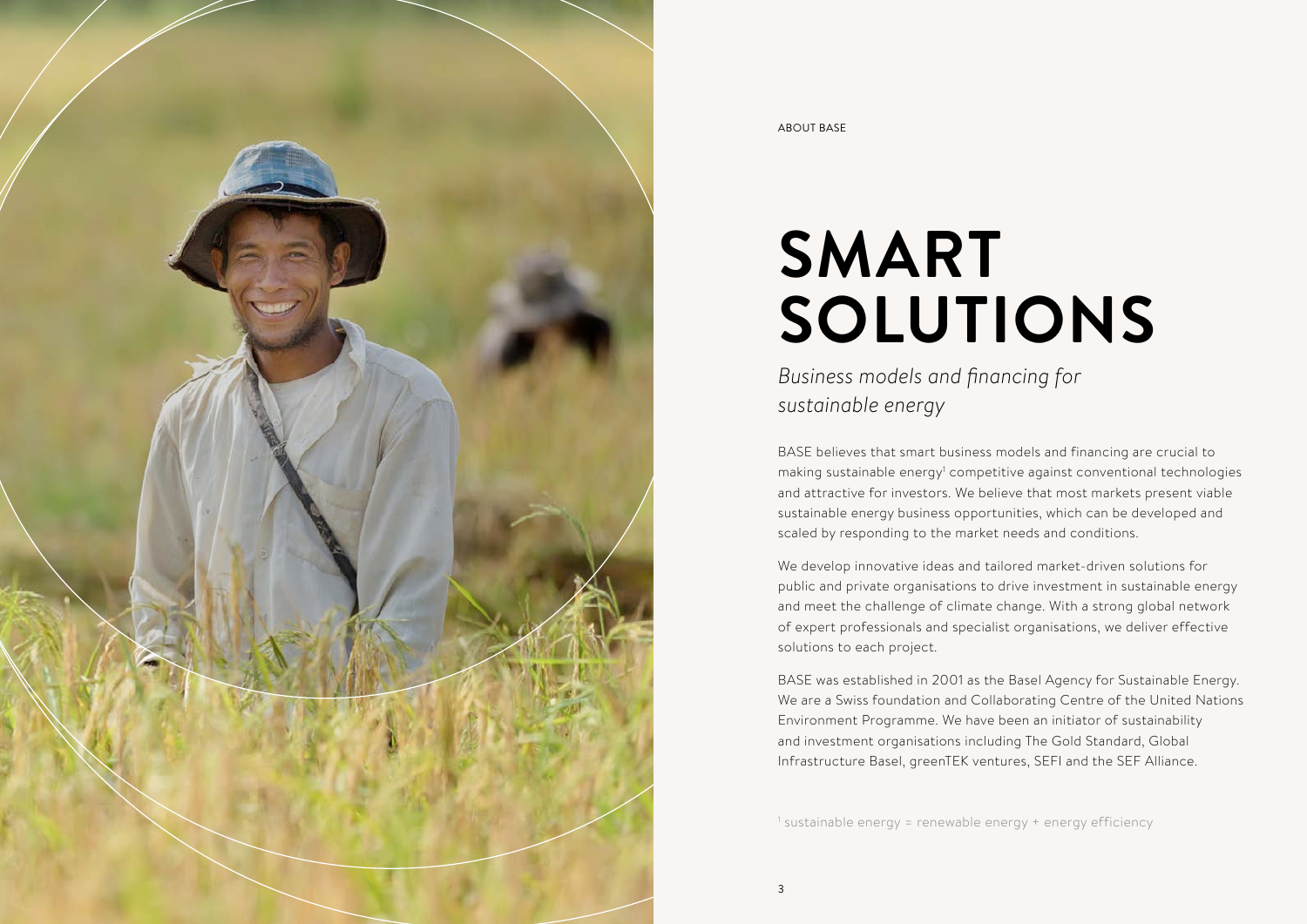## GREEN FINANCING STRATEGIES

## *Supporting financial institutions*

Attractive sustainable investment opportunities exist. Local financial institutions play a key role in developing the market, but they often lack experience with green projects and integrating these projects into their business lines. BASE creates smart strategies for financial institutions containing non-financial and financial mechanisms. These country-specific strategies aim to create an enabling environment for green investment.

In Colombia, BASE developed a successful financing strategy to make investments in hybrid and electric buses attractive enough to displace investments in conventional diesel buses. In the first three months, 200 green buses worth US\$ 60 million were approved for financing.

### BASE's green financing strategies can involve:

- **•** Identifying market and technology opportunities
- **•** Structuring of credit lines, insurance, guarantees
- **•** Developing incentives and marketing strategies
- **•** Monitoring, reporting and verification
- **•** Building alliances and engaging key actors

### Other green financing strategies for financial institutions include:

- **•** LED street lighting for municipalities
- **•** Energy efficiency in the agroindustry sector
- **•** Energy efficiency in the hotel and hospitals sector

## **BASE COMBINES EXPERTISE IN TECHNOLOGY, FINANCE, MARKETS AND BUSINESS DEVELOPMENT**

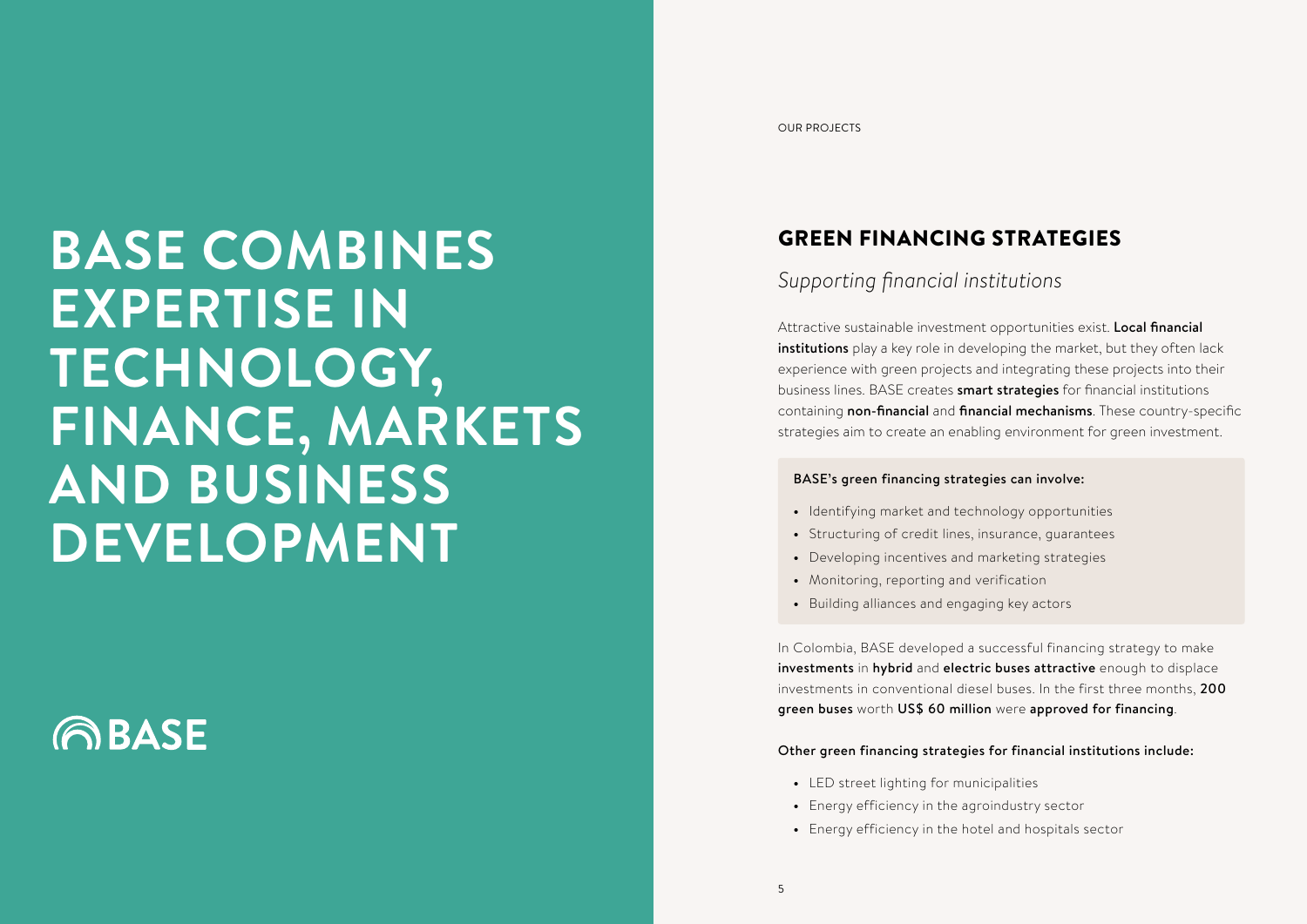## OUR PROJECTS **WE FIND INNOVATIVE WAYS TO DIRECT FINANCE TOWARDS SUSTAINABLE ENERGY**



## EMIGRANTS' MONEY TRANSFERS

### *Financing sustainable energy through remittances*

Future climate change mitigation could cost developing countries US\$ 140-175 billion annually. Interestingly, emigrants transferred over US\$ 400 billion in remittances to developing countries in 2013. Often a large portion of these remittances is used to cover families' energy needs – the challenge is to ensure that this is invested in sustainable energy.

BASE and its partners develop business models that enable emigrants to direct part of their remittances towards sustainable energy products for their families back home. The market-driven models make use of existing business networks and do not require on-going subsidies.

This concept was piloted in Haiti. Over 6,000 renewable energy devices were sold in the first year, benefiting 25,000 people and saving them US\$ 250,000 in energy costs. The concept is now being expanded to other remittance corridors.

Building specialised green private equity funds in key emerging markets. We are starting with US\$ 100 million funds in Mexico and Southern Africa.



Development of trainings, studies and tools on financing sustainable energy. Highlights include online courses for financiers and insurance companies.



Analysis of market-based solutions for rural electrification in Latin America. We looked for innovative ways to strengthen, scale-up and replicate existing business models.